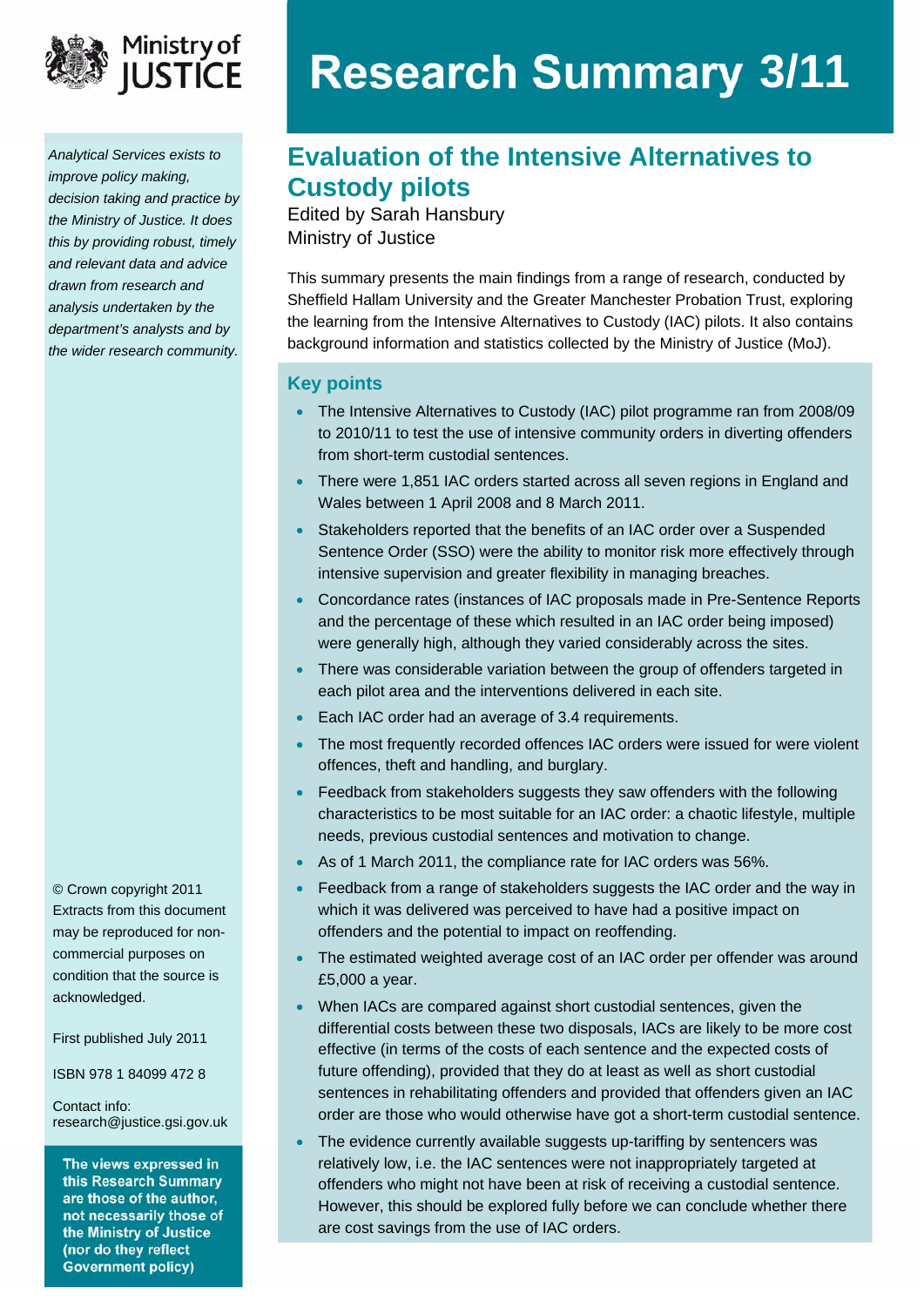# **Introduction**

The Intensive Alternatives to Custody (IAC) pilot programme ran from 2008/09 to 2010/11 to test the use of intensive community orders in diverting offenders from short-term custodial sentences.

The IAC pilots enabled courts to use existing community sentencing options in new ways by combining intensive probation supervision with a mix of demanding requirements and interventions delivered by partner agencies. Seven areas were chosen to pilot the orders: Derbyshire, West Yorkshire, South Wales, Dyfed-Powys, Manchester and Salford, Merseyside, and Humberside. Each area had a degree of flexibility in terms of the approach they took, and there was an emphasis on providing an appropriate intervention package that was both demanding and purposeful, with offenders carrying out unpaid work at an accelerated rate.

<span id="page-1-4"></span>The pilot areas were very positive about the IAC programme, and they have each investigated ways to either mainstream provision or to expand delivery. At the time of publication, IAC provision had been rolled out and mainstreamed across Wales, while Greater Manchester Probation Trust hoped to include IAC as part of the Transforming Justice pilot which is based on justice reinvestment.

This report presents the main findings from a range of research that was undertaken to examine the use of IAC orders as a viable alternative to custody, and to explore the lessons that can be learnt from the pilots. Feedback was gathered from a range of stakeholders, such as offenders, sentencers, court legal staff, project leads, project board members, mentors, offender managers, partner representatives and Pre-Sentence Report (PSR) writers. There were also observations in court and observations of offender manager contact sessions.

<span id="page-1-5"></span><span id="page-1-3"></span><span id="page-1-2"></span><span id="page-1-1"></span><span id="page-1-0"></span>Quantitative analysis of a range of administrative data sources was also undertaken to get a detailed profile of the individuals and the IAC orders. These sources included the Police National Computer (PNC), Offender Assessment Systems (OASys) data, Pre-Sentence Reports (PSR), and case files.

## **Context**

The effective management of short-term prisoners (those sentenced to under 12 months) is a considerable challenge for the Criminal Justice System. In 2009, 64% of all people sentenced to immediate custody were given less than [1](#page-1-0)2 months.<sup>1</sup>

Reconviction $2$  rates for adults discharged from custody are higher than for those given community sentences. Highest of all are for those released from short custodial sentences: 59% of those released from a short sentence of under 12 months in 2009 were reconvicted within a year, compared with 49% of the total population discharged from custody. This partly reflects the prolific offending history of this short-sentenced group.<sup>[3](#page-1-2)</sup>

After controlling for measurable differences between offenders, those receiving community orders had lower proven reoffending $4$  rates than those given custodial sentences of less than 12 months for all years analysed between 2005 and 2008. The proven reoffending rate in 2008 was 8.3 percentage points lower for those receiving community orders.

Offenders receiving Suspended Sentence Orders had lower proven reoffending $4$  rates than those given custodial sentences of less than 12 months, for all years analysed between 2005 and 2008, after controlling for measurable differences between offenders. The difference in proven reoffending rates was 8.8 percentage points in 2008.

This suggests that custodial sentences of less than 12 months are less effective at reducing reoffending than community orders and Suspended Sentence Orders.<sup>[5](#page-1-5)</sup>

 $\overline{a}$ 

<sup>1</sup> Ministry of Justice statistics bulletin (October 2010) **Sentencing Statistics: England and Wales 2009.** 

Reconviction is used when an offender is convicted at court for an offence committed within a set follow-up period and convicted within either the follow-up period or waiting period.

Ministry of Justice statistics bulletin (March 2011) *Adult re-convictions: results from the 2009 cohort.* <sup>4</sup>

The term 'proven reoffending' is used to measure when an offender is convicted at court or receives a caution for an offence committed within the follow-up period (12 months) and then disposed of within either the follow-up period or waiting period (further six-month period).

Ministry of Justice statistics bulletin (10 May 2011) *2011 Compendium of reoffending statistics and analysis.*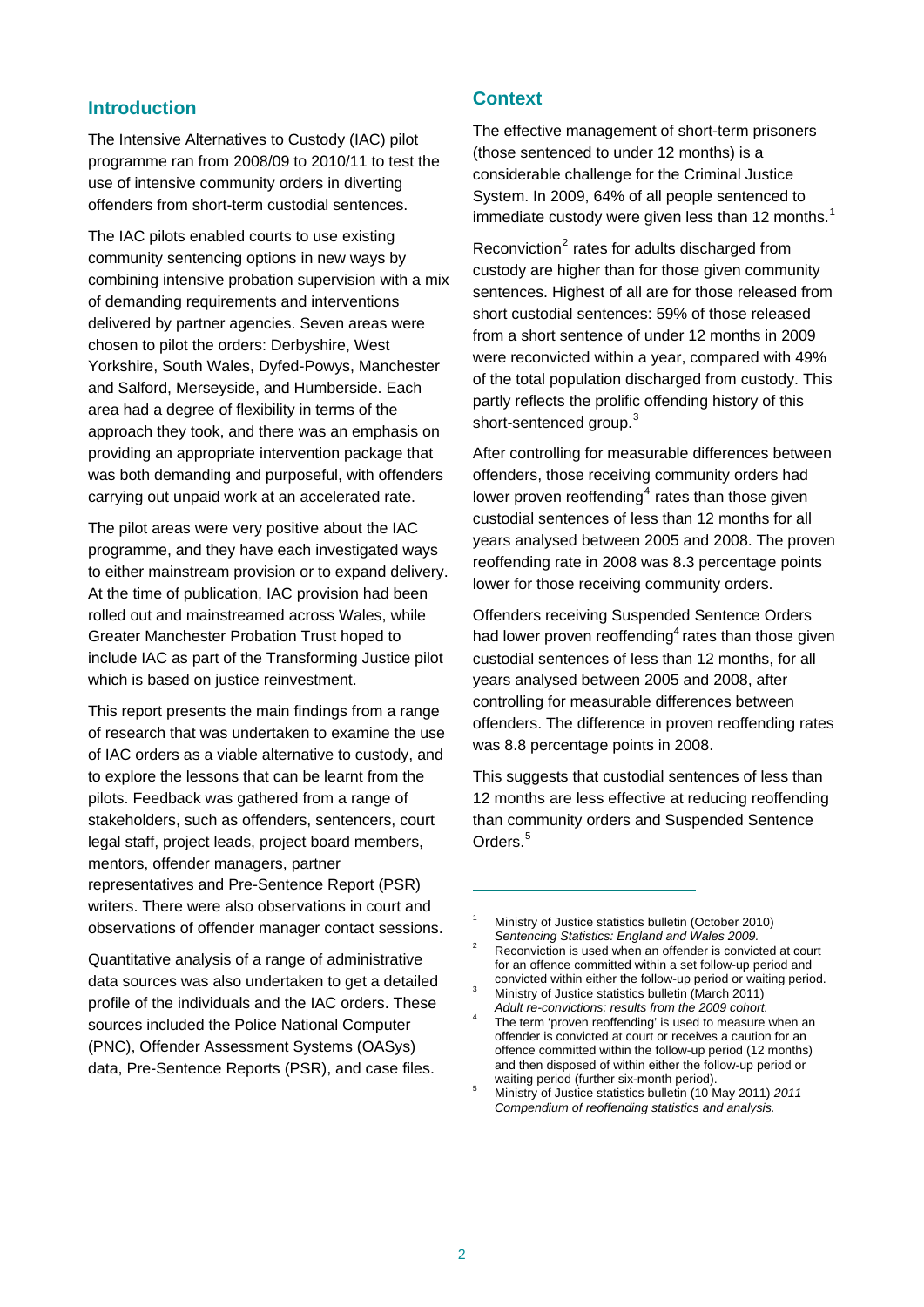# **What are IACs?**

The aim of an Intensive Alternative to Custody order was to deliver cost-effective alternatives to custody that reduce further reoffending by rehabilitating offenders.

The IAC orders combined intensive probation supervision with a mix of demanding requirements and interventions. The orders were managed by probation trusts and supported by partner agencies.

Each pilot area had a degree of flexibility in terms of the approach they took, which meant there was considerable variation between the group of offenders targeted in each pilot area and the interventions delivered in each site.

Stakeholders reported that the benefits of an IAC order over a Suspended Sentence Order (SSO) were the ability to monitor risk more effectively through intensive supervision and greater flexibility in managing breaches. Pre-Sentence Report writers in Derbyshire said they regarded SSOs and IAC orders as of comparable tariff, but they considered the IAC order more suitable for offenders with a high number of needs.

There were 1,851 IAC orders started across all seven regions between 1 April 2008 and 8 March 2011.

# **Number of IAC starts in each phase and region, up to 8 March 2011**

<span id="page-2-2"></span><span id="page-2-1"></span><span id="page-2-0"></span>

| <b>Pilot area</b> | <b>April</b> | <b>April</b> | <b>April</b> | <b>Total</b> |
|-------------------|--------------|--------------|--------------|--------------|
|                   | <b>08 to</b> | 09 to        | 10 to        |              |
|                   | <b>March</b> | <b>March</b> | <b>March</b> |              |
|                   | 09           | 10           | 11           |              |
| Derbyshire        | 89           | 105          | 80           | 274          |
| Dyfed-Powys       | 30           | 60           | 22           | 112          |
| Humberside        | 0            | 161          | 115          | 276          |
| Manchester        | 0            | 161          | 161          | 322          |
| & Salford         |              |              |              |              |
| Merseyside        | 0            | 114          | 89           | 203          |
| South Wales       | 55           | 112          | 19           | 186          |
| West              | 88           | 139          | 251          | 478          |
| Yorkshire         |              |              |              |              |
| <b>Total</b>      | 262          | 852          | 737          | 1,851        |

Concordance rates give the proportion of IAC proposals made in Pre-Sentence Reports which result in an IAC order being imposed. The concordance rates were generally high, although they varied considerably across the sites.

# **Concordance between IAC order proposed and disposed,[6](#page-2-0) by area**

| <b>Pilot area</b>       | <b>Concordance</b><br>percentage <sup>®</sup> |
|-------------------------|-----------------------------------------------|
| Derbyshire              | 53%                                           |
| Dyfed-Powys - Year 1    | 39%                                           |
| Dyfed-Powys - Year 2    | 58%                                           |
| Humberside              | 59%                                           |
| Manchester & Salford    | 48%                                           |
| Merseyside <sup>8</sup> |                                               |
| South Wales             | 68%                                           |
| <b>West Yorkshire</b>   | 79%                                           |

The concordance rates in each area are likely to have changed over time. The percentages in the table above were not calculated at the same stage of each pilot, so comparisons should not be made between areas.

A typical IAC order was 12 months, though some were up to two years. The table below shows a breakdown by area of the length of IAC orders.

## **Length of IAC orders started by 8 March 2011, by area**

| <b>Pilot area</b>     | $=12$  | >12    | <b>Total</b> |
|-----------------------|--------|--------|--------------|
|                       | months | months |              |
| Derbyshire            | 224    | 50     | 274          |
| Dyfed-Powys           | 46     | 66     | 112          |
| Humberside            | 198    | 78     | 276          |
| Manchester &          | 285    | 37     | 322          |
| Salford               |        |        |              |
| Merseyside            | 180    | 23     | 203          |
| South Wales           | 105    | 81     | 186          |
| <b>West Yorkshire</b> | 413    | 65     | 478          |
| <b>Total</b>          | 1,451  | 400    | 1,851        |

1

<sup>6</sup> Concordance rates were calculated at the end of March 2010 for all areas, except for Derbyshire and Manchester and Salford. The rate for Derbyshire was calculated at the end of April 2010 and the rate for Manchester and Salford was calculated at the end of March 2011.

Instances of IAC proposals made in Pre-Sentence Reports and the percentage of these which resulted in an IAC order being imposed. 8

Merseyside are excluded from this analysis due to a lack of available data.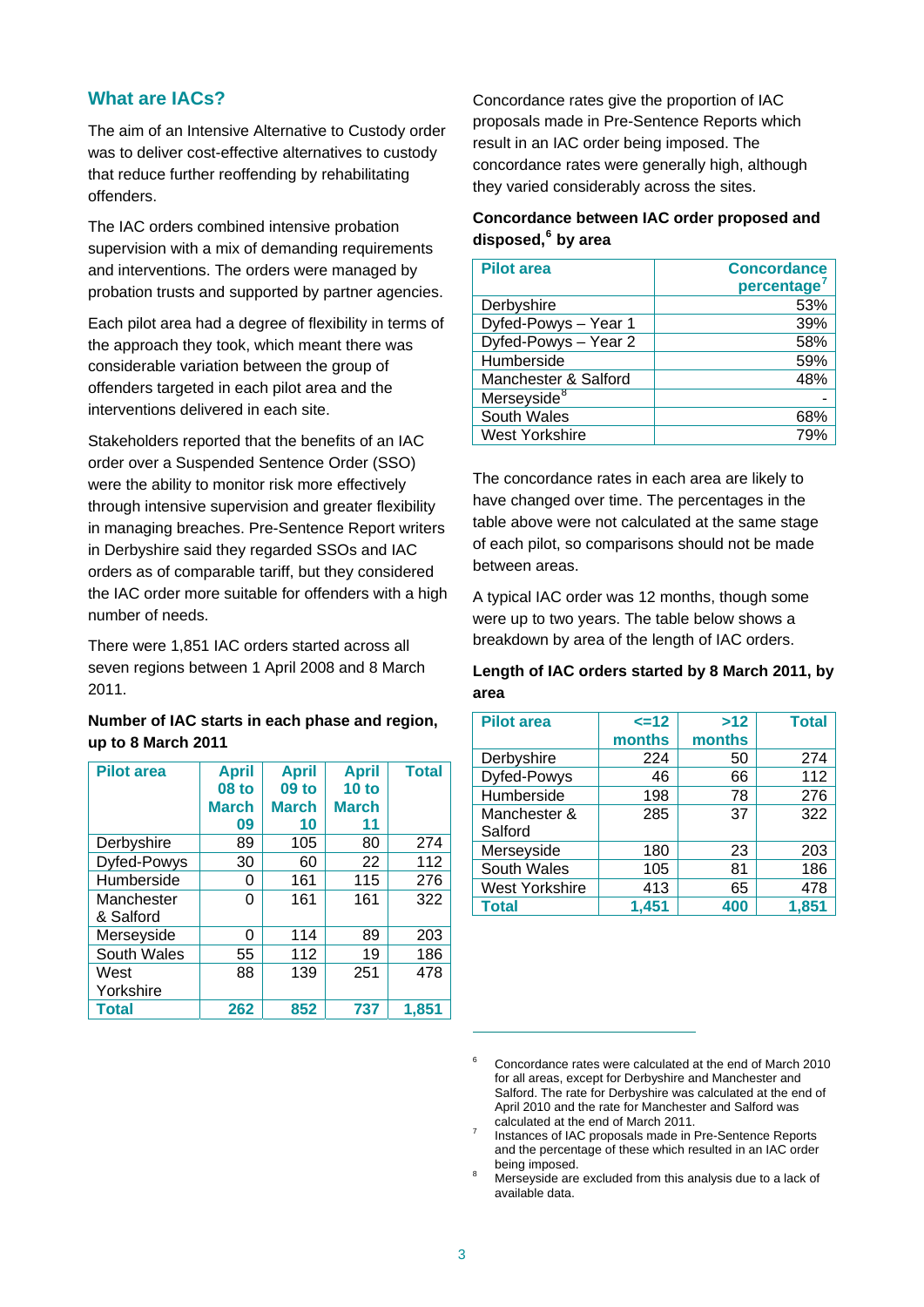All IAC orders were subject to court reviews which gave sentencers the opportunity to feed back on offender progress and make appropriate adjustments to the supervisory requirements. The majority of sites used mentors to support the supervision of IAC offenders.

The frequency and duration of contacts that offenders were required to have with offender managers varied between sites. The first phase of the order (typically the first three months) was more intensive and structured than the second phase. Derbyshire was the most punitive, specifying 100 hours per week within the first three months of each IAC order.

Each IAC order had an average of 3.4 requirements. This is much higher than the average number of requirements for community orders as a whole, which has remained constant over the last few years at 1.7 requirements per offender.<sup>[9](#page-3-0)</sup>

There was a lot of variation between the interventions that were delivered in each site. In Derbyshire the order included curfews for nearly all IAC offenders, but this was significantly less prevalent in other areas. There were also variations between sites in the amount, type and intensity of unpaid work.

9 Ministry of Justice statistics bulletin (July 2010) *Offender Management Caseload statistics 2009.*

| <b>Pilot area</b>     | <b>Supervision</b> | <b>Accredited</b><br>programme <sup>10</sup> | <b>Unpaid</b><br>work | <b>Curfew</b> | <b>Specified</b><br>Activity <sup>11</sup> |
|-----------------------|--------------------|----------------------------------------------|-----------------------|---------------|--------------------------------------------|
| Derbyshire            | 274                | 132                                          | 173                   | 269           | 136                                        |
| Dyfed-Powys           | 112                | 50                                           | 51                    | 33            | 72                                         |
| Humberside            | 276                | 110                                          | 86                    | 32            | 60                                         |
| Manchester & Salford  | 322                | 125                                          | 203                   | 231           | 258                                        |
| Merseyside            | 203                | 43                                           | 174                   | 148           | 153                                        |
| South Wales           | 186                | 82                                           | 63                    | 58            | 170                                        |
| <b>West Yorkshire</b> | 478                | 138                                          | 293                   | 94            | 611                                        |
| <b>Total</b>          | 1,851              | 680                                          | 1,043                 | 865           | 1,460                                      |

1

#### <span id="page-3-0"></span>**Summary of the main IAC requirements up to 8 March 2011, by area**

<span id="page-3-2"></span><span id="page-3-1"></span><sup>10</sup> Accredited Programmes are nationally approved courses designed to tackle the root causes of offending.<br><sup>11</sup> Specified activities can include activities which improve basic skills or activities whose purpose is repara

The supervision requirement was used in all IAC orders. Other than supervision, the most commonly used requirements were the specified activity requirement and unpaid work. West Yorkshire was most likely to have used the specified activity requirement, with an average of more than one specified activity per order.

 $\overline{a}$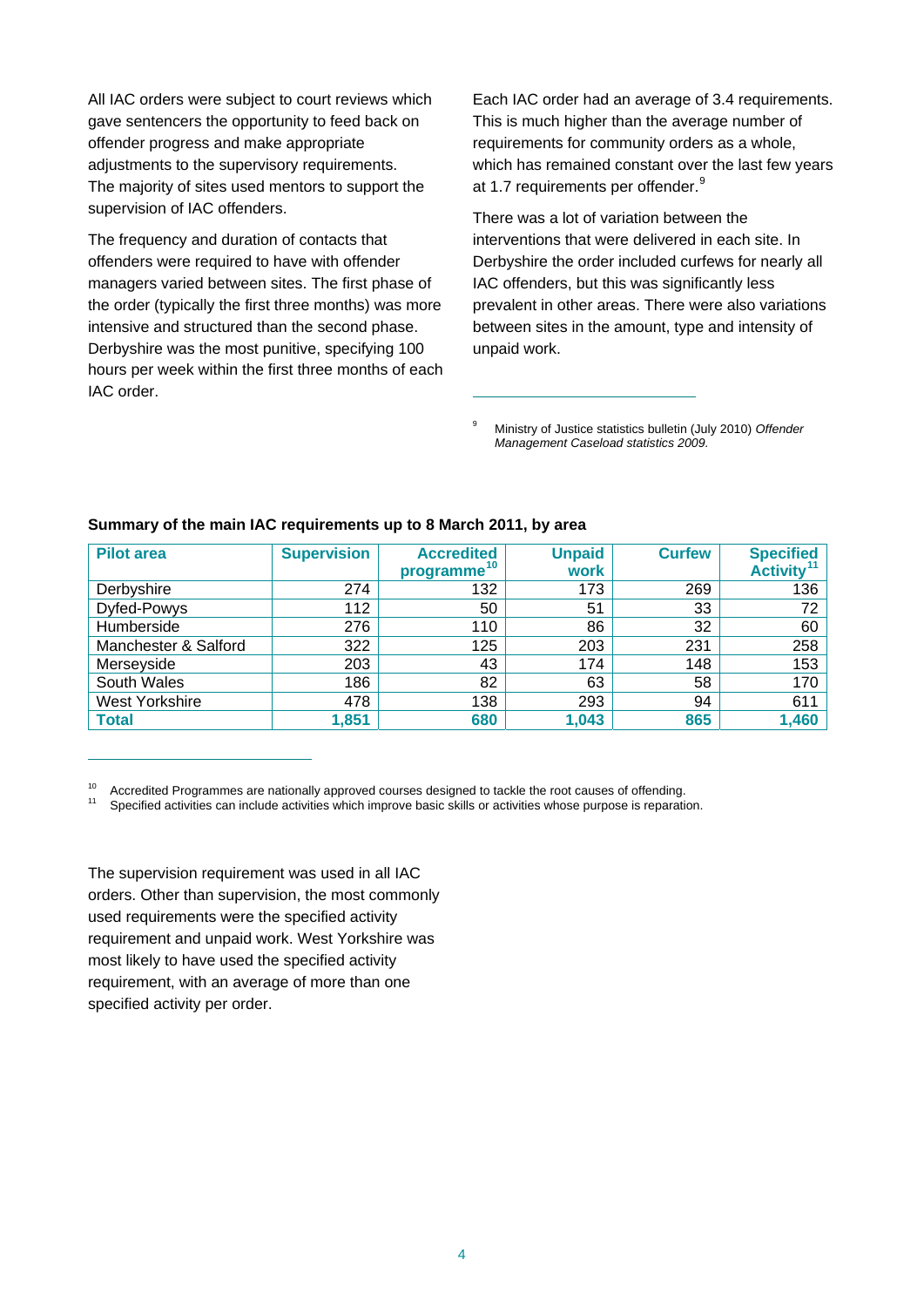# **Who received IACs?**

The only criterion for all sites was that the court must have been considering a custodial sentence of 12 months or less. However, beyond that criterion, there was much variation in the group of offenders being targeted in each area, and over time.

These are the target groups for each pilot area.

- **Derbyshire** − broadly inclusive approach to eligibility and suitability, not dependent on age, gender, need or risk.
- **Dyfed Powys** − focused on offenders with a history of non-compliance to community supervision, or where periods of custody had had limited or no impact in the past. Female offenders were accepted onto the programme.
- **Humberside** broadly inclusive approach to eligibility and suitability not dependent on age, gender, need or risk. High-risk offenders (Tier 3, 4 and Multi-Agency Public Protection Arrangements (MAPPA) cases) were accepted onto the programme, and there were a large number of Integrated Domestic Abuse Programme (IDAP) cases.
- **Manchester and Salford** targeted young men aged 18 to 25 years.
- **Merseyside** − at the outset, the primary target group was young (18−30), male, relatively lowrisk persistent offenders, likely to have had previous experience of custodial and/or community sentences and a poor history of compliance. As the project developed during the first year, the IAC caseload also included older offenders and women.
- **South Wales** − the initial targeting criteria for offenders was those whose offences involved excessive use of alcohol. As the project progressed through its first year, it included offenders that committed violent offences (mainly common assault and actual bodily harm), persistent shoplifters, and a small but significant number of female offenders.
- **West Yorkshire** − targeted at offenders who demonstrated a range of crime-related needs that required the imposition of an intensive period of supervision.

Feedback from stakeholders suggests they perceived offenders with the following characteristics to be most suitable for an IAC order: a chaotic lifestyle, multiple needs, previous custodial sentences and motivation to change.

Some stakeholders expressed concerns about including: offenders in full-time employment or with caring responsibilities who were unlikely to be able to undertake unpaid work and/or curfew requirements; acute drug users and offenders with mental health problems, due to the intensity and commitment required; and those in rural areas, due to transport difficulties.

Early data in Derbyshire showed that 17 out of the 40 IAC orders not completed were drug rehabilitation requirement (DRR) cases. This suggests the concerns about imposing IAC orders for offenders with drug treatment needs had foundation.

It was generally agreed that offenders with a low number of needs were unsuitable for IAC orders, (even if they were in line for a custodial sentence), because it would be difficult to make up the required number of hours of contact time and they were unlikely to need or benefit from mentoring.

The most frequently recorded offences for which IAC orders were issued were violent offences, theft and handling, and burglary. Over time, these consistently accounted for around 60% of the main offence categories.

Data show the most prevalent needs of IAC offenders were firstly around lifestyle and associates, and secondly around education, training and employment.

#### **How effective were IACs?**

Sentencers, probation staff and partners welcomed the IAC order as a viable alternative to custody. They thought IAC orders and the way in which they were delivered had a positive impact on offenders and the potential to impact on reoffending.

Many of the persistent offenders targeted by the pilots were positive about the IAC order, saying it was intensive but provided order and stability, allowing them to move away from a criminal lifestyle.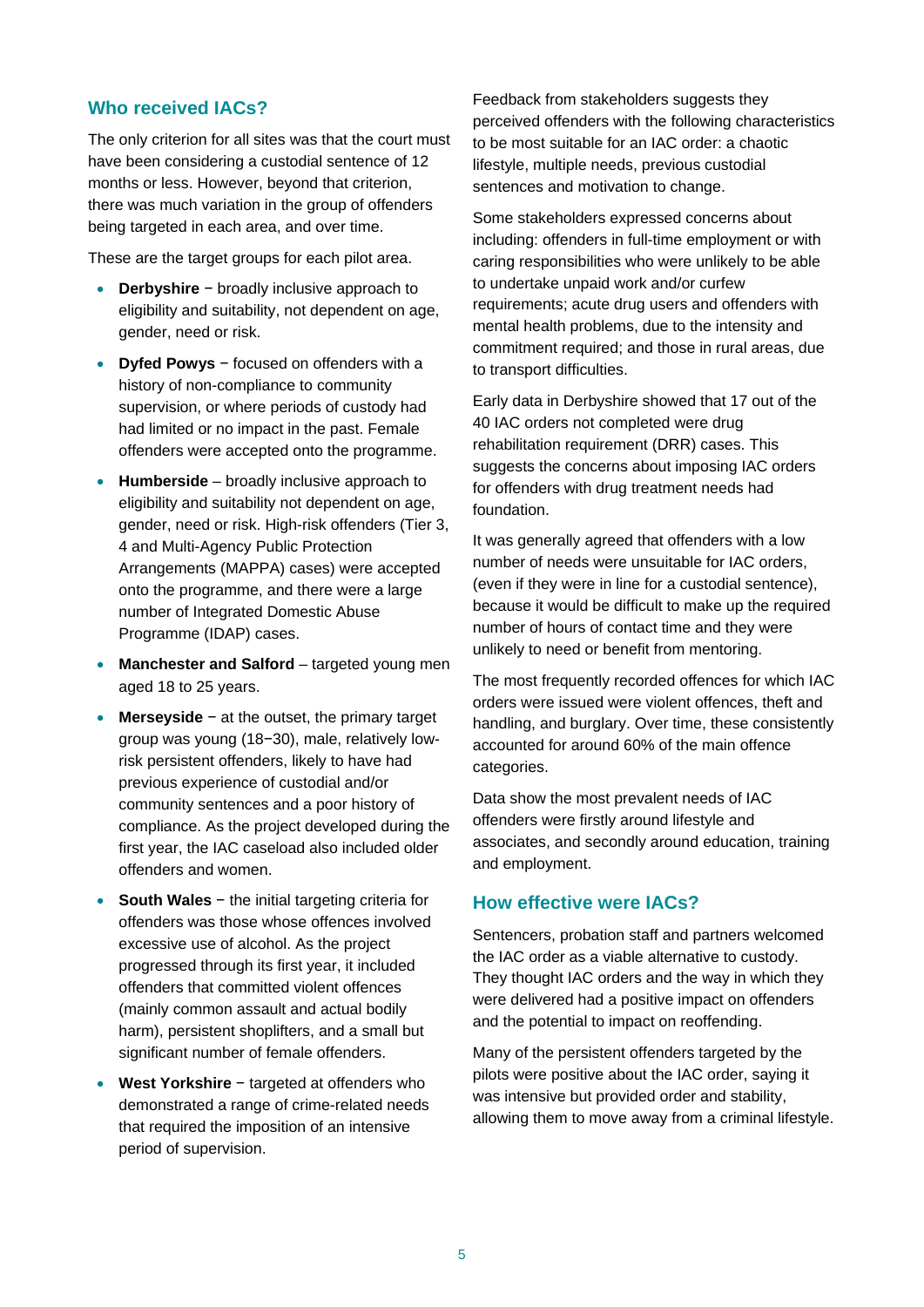#### **Compliance and breach**

A breach of an IAC order occurs when an offender fails to comply with the requirements of their order. Offenders reported that being psychologically ready to change, or ready to engage, had a considerable bearing on their compliance with the order. Project staff indicated that breaches of IAC orders were most common on curfew and unpaid work requirements.

Some of the reasons offenders gave for failing to comply with their requirements were: major disruption in their lives, missed appointments due to employment, and disillusionment with IAC because they did not feel they were getting the support they needed. With regard to this last point, it is important to ensure that IAC offender managers and other agency staff consider the views of offenders in determining their support/welfare options. If there is a conflict between the view of the offender and that of the professionals, agency staff need to fully explain the rationale for their decision, so that the offender remains engaged with the IAC order.

Offenders could have had their IAC order revoked if they breached their requirements or committed another offence. Evidence collected for the process evaluations suggests that, where engagement with the order as a whole was good and there was positive work being done, revoking or re-sentencing was unlikely. Instead, sentencers tended to add more requirements to the IAC order. As at 8 March 2011, 612 IAC orders had been revoked.

#### **Number of IAC orders revoked, up to 8 March 2011**

<span id="page-5-0"></span>

| <b>Pilot area</b>     | <b>Number of</b> | <b>Number</b> |  |
|-----------------------|------------------|---------------|--|
|                       | <b>IACs</b>      | revoked       |  |
| Derbyshire            | 274              | 134           |  |
| Dyfed-Powys           | 111              | 59            |  |
| Humberside            | 276              | 100           |  |
| Manchester &          | 322              | 91            |  |
| Salford               |                  |               |  |
| Merseyside            | 203              | 46            |  |
| South Wales           | 186              | 75            |  |
| <b>West Yorkshire</b> | 478              | 107           |  |
| <b>Total</b>          | 1,851            | 612 (33%)     |  |

Each pilot area targeted different offenders, and some pilots had been running for longer than others as at March 2011, so this may explain the differences between areas in the proportion of sentences revoked.

The overall proportion of IAC orders revoked up to January 2011 was 33%. This was higher than the national proportion of community orders terminated in 2009 due to failure to comply with the requirements or conviction of an offence  $(26\%)$ .<sup>[12](#page-5-0)</sup> This difference may reflect the profile of offenders on IAC orders, the increased number of requirements placed on them, or the intensive nature of supervision for them. For an accurate comparison, we would need to compare the proportion of revoked sentences for offenders receiving IAC orders with a well-matched group of offenders receiving community orders.

Of the 612 IAC orders revoked at the start of March 2011, custody was used in around 70% of cases, which was fairly consistent across all areas. There were, however, some considerable differences where custody was not ordered. Stakeholder interviews, court and contact observations suggested this was because offender performance on the order had a marked impact on how sentencers and offender managers dealt with breaches.

Cases were considered to be compliant if they were completed normally, finished early for good progress, or were still live after 12 months. To ensure a degree of comparability when calculating compliance, only IAC orders which started 12 months ago or more were included. As at 1 March 2011, the compliance rate was 56%.

1

Ministry of Justice statistics bulletin (July 2010) *Offender Management Caseload statistics 2009*.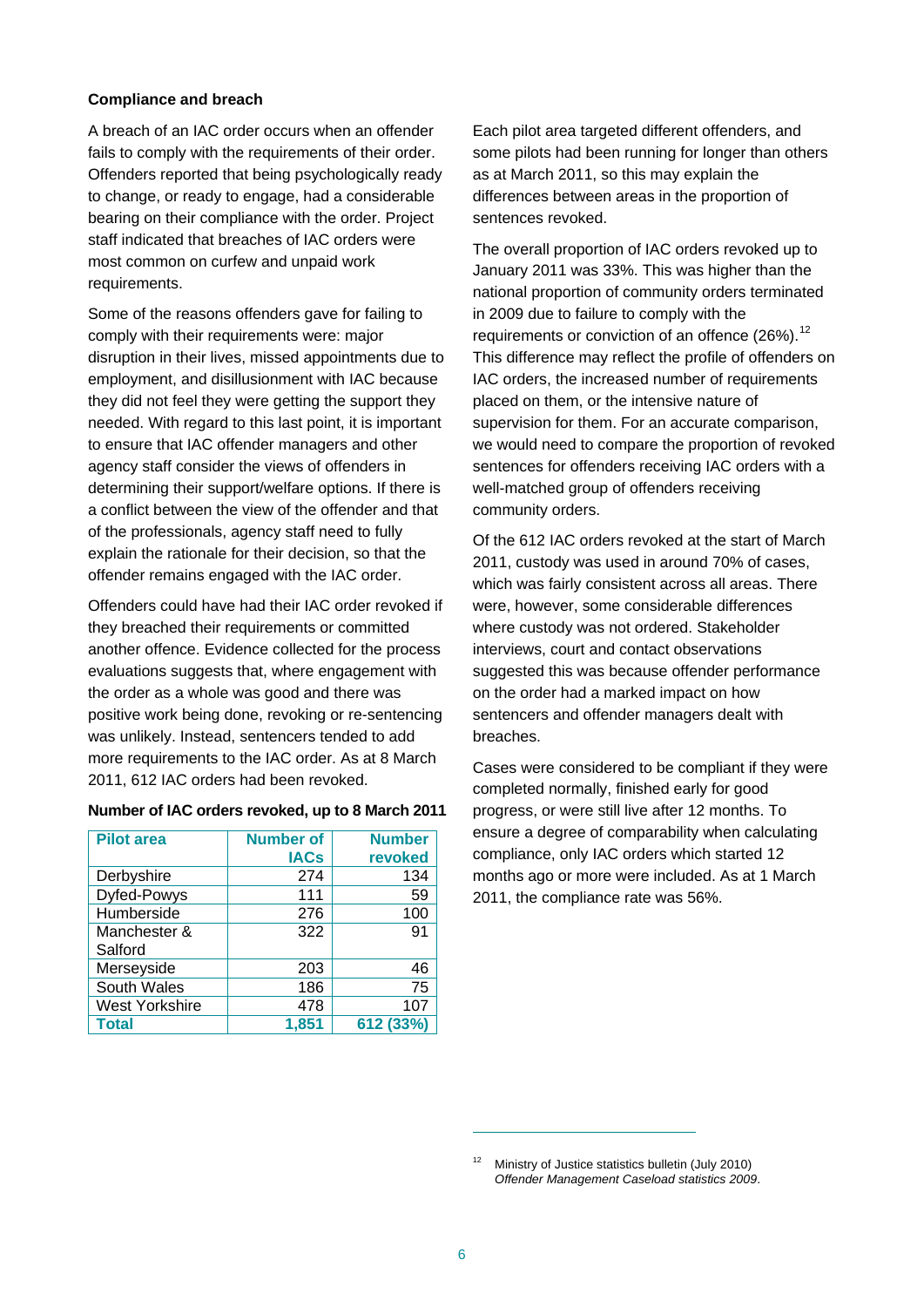#### **Compliance by pilot area, as at 1 March 2011**

|                      | $IACS >= 12$         | Of which       |                                   |                   |
|----------------------|----------------------|----------------|-----------------------------------|-------------------|
| <b>Pilot area</b>    | months <sup>13</sup> | <b>Revoked</b> | <b>Normal/early</b><br>completion | <b>Still live</b> |
| Derbyshire           | 181                  | 104            | 71                                | 6                 |
| Dyfed-Powys          | 86                   | 52             | 27                                | 7                 |
| Humberside           | 146                  | 69             | 67                                | 10                |
| Manchester & Salford | 146                  | 59             | 83                                | 4                 |
| Merseyside           | 95                   | 35             | 53                                |                   |
| South Wales          | 150                  | 60             | 68                                | 22                |
| West Yorkshire       | 207                  | 70             | 129                               | 8                 |
| <b>Total</b>         | 1,011                | 449            | 498                               | 64                |

<span id="page-6-0"></span><sup>13</sup> IAC orders which started at least 12 months before 28 February 2011, excluding IAC orders which were terminated for medical reasons or in which the offender was transferred to another sentence.

#### **Up-tariffing**

 $\overline{a}$ 

Some offender managers reported that the perceived 'attractiveness' of the IAC order, in terms of its rehabilitative potential, could lead to uptariffing, in that the IAC sentence could be inappropriately targeted at offenders who might not be at risk of receiving a custodial sentence.

Anecdotal evidence suggests that where the court did not follow the IAC recommendation in the Pre-Sentence Report, they generally gave a custodial sentence. This suggests that IAC orders were being recommended for offenders at risk of custody.

The audit in Manchester and Salford showed that, where recommendations of IAC orders were not accepted, some very lengthy custodial sentences were given. This may represent evidence that those proposed were at risk of longer custodial sentences.

Another source which enables us to understand whether the IAC order contributed to up-tariffing in sentencing is the PSR audits. The audit in Derbyshire indicated that IAC proposals were almost entirely made for offenders clearly at risk of custody.

But in Manchester and Salford, 70 reports from the first year of the pilot were sampled where an IAC was proposed, and only 53% clearly indicated that the individual had passed the 'custody threshold'. However, this was because of a lack of information, rather than information to indicate the individual was not at risk of custody.

The limited evidence currently available suggests that up-tariffing of sentences was relatively low. However, analysis of PSRs in other areas, and further analysis of the sentences given to offenders where an IAC was proposed but not disposed, would be useful to get a fuller picture.

#### **Reconviction**

An impact evaluation of the IAC pilots should measure proven reoffending in a group receiving IAC with a well-matched comparison group receiving short custodial sentences and a well-matched comparison group receiving court orders. MoJ have not yet commissioned or undertaken an impact evaluation of any of the IAC pilots because the sample sizes are currently too small to ensure conclusions can be made.

However, an early reconviction analysis was carried out for offenders starting IAC orders before March 2009 in Dyfed-Powys, South Wales and West Yorkshire. Police National Computer (PNC) data were analysed to identify offences recorded after the individual offenders had commenced an IAC, up until March 2010.

The reconviction rate recorded for these areas was similar to the national reconviction rate of short-term custodial sentences (less than 12 months). However, an accurate comparison cannot be made due to differences in the offender profiles, but this gives an indication of the level of reoffending for offenders on IACs.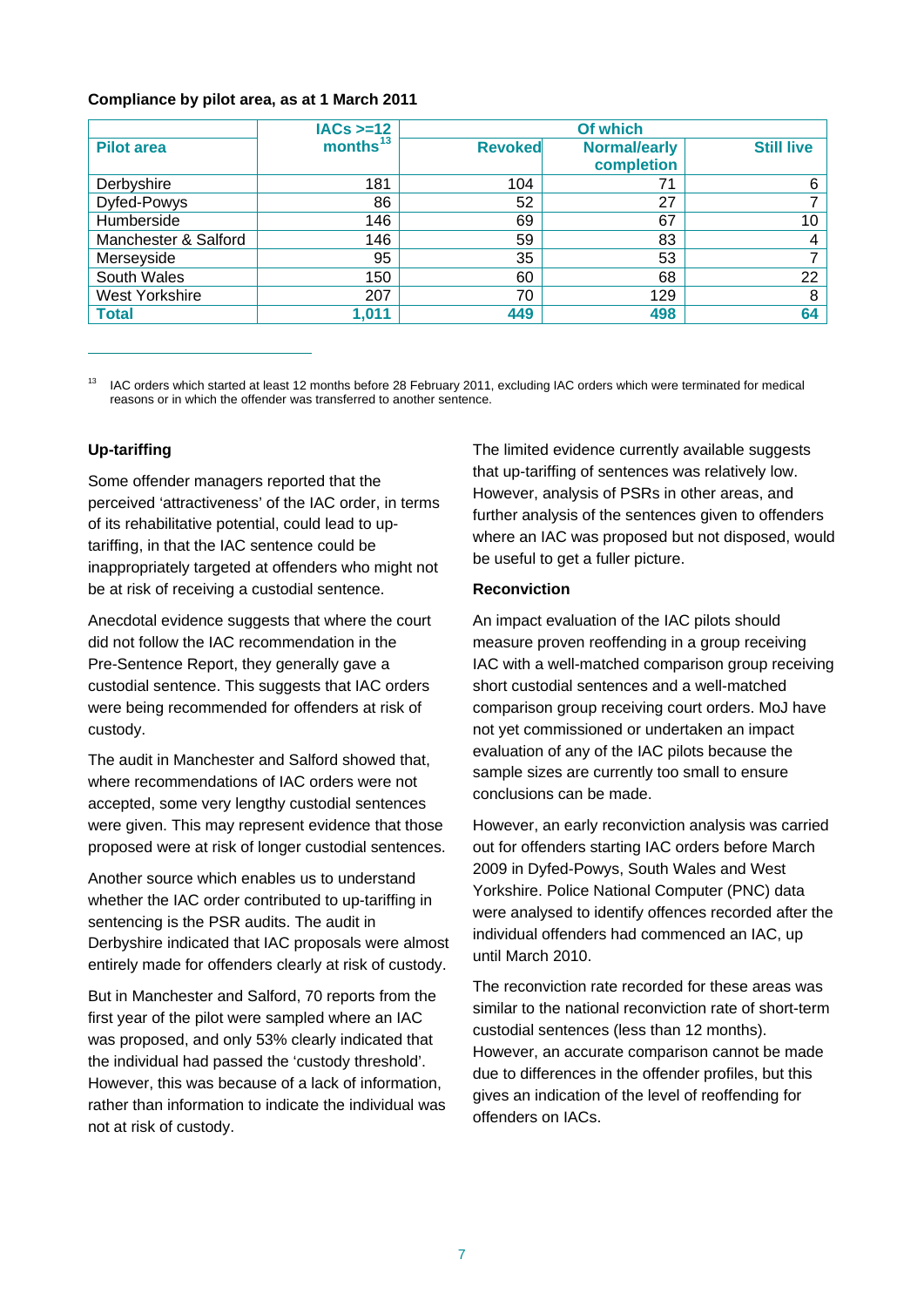The results should, however, be treated with caution, as the PNC data were drawn from a limited sample of offenders (186 cases); the offenders sampled were early cases in the implementation of the pilot, when delivery may have been less well practised and effective; and the data could include sentencing which took place after the IAC order was issued, for offences committed prior to the IAC order being imposed.

MoJ are exploring the possibility of doing an impact evaluation which will make use of data from all seven pilot areas (to increase numbers) and compare reoffending rates for IAC offenders with reoffending rates for similar offenders receiving custodial sentences of less than 12 months, and similar offenders receiving court orders.

As there are differences in the group characteristics of those assigned to IAC, and in the delivery of the IAC programmes across each of the seven pilot areas, it may not be possible to attribute any effect to a specific type of IAC scheme; but if the individual sample sizes are large enough, the analysis will be broken down by area.

#### **Costs**

The estimated weighted average cost of an IAC order per offender was around £5,000 a year, taking into account set-up costs, running costs and the cost of interventions. The cost varied across pilot areas from around £4,000 to nearly £7,000 due to the different range of interventions delivered to offenders and the different contracts set up with partner organisations.

The estimated average annual cost per prisoner is £40,000. This excludes one-off expenditure, such as expenditure related to a new prison that has not yet been fully opened.

Using these estimates of the cost of a typical IAC scheme and custody, IAC would break even compared to 45 days in custody (the time served for an average three-month short custodial sentence) if it reduced the probability of reoffending by only a small amount.

When IACs are compared against custodial sentences of 3-12 months, given the differential costs between these two disposals, IACs are likely to be more cost effective (in terms of the costs of each sentence and the expected costs of future offending), provided that they do at least as well as the short custodial sentences in rehabilitating offenders.

Therefore there are likely to be cost savings if the offenders given an IAC order are those that would otherwise have got a short-term custodial sentence. It is possible that a lack of understanding of IAC may have led to up-tariffing by some sentencers disposing an IAC instead of a community sentence. The evidence currently available suggests uptariffing of sentences was low, but further analysis is needed before we can conclude whether there are cost savings from the use of IAC orders.

# **Implications – lessons learnt**

There is qualitative evidence that, generally, the pilots had developed well across the sites and had developed an adaptive and flexible approach to dealing with implementation and delivery difficulties.

The evaluation findings highlighted the following issues for delivering effective alternatives to custody.

- **Mainstreaming** critical to mainstreaming IAC following the end of the pilot funding would be reducing the delivery costs.
- **Delivery in rural areas** due to transport difficulties and economies of scale, there were difficulties delivering the orders in rural areas. Alternatives for delivery in these areas should be investigated.
- **Impact** − while the qualitative data indicate that IAC had a positive impact, this needs to be tested quantitatively through an impact evaluation.
- **Outcome monitoring** systems should be developed to monitor the outcomes achieved, such as the rate of reoffending and types of reoffending of offenders on IAC orders, and social outcomes on completion of IAC orders − such as stable accommodation, and drug and alcohol use.